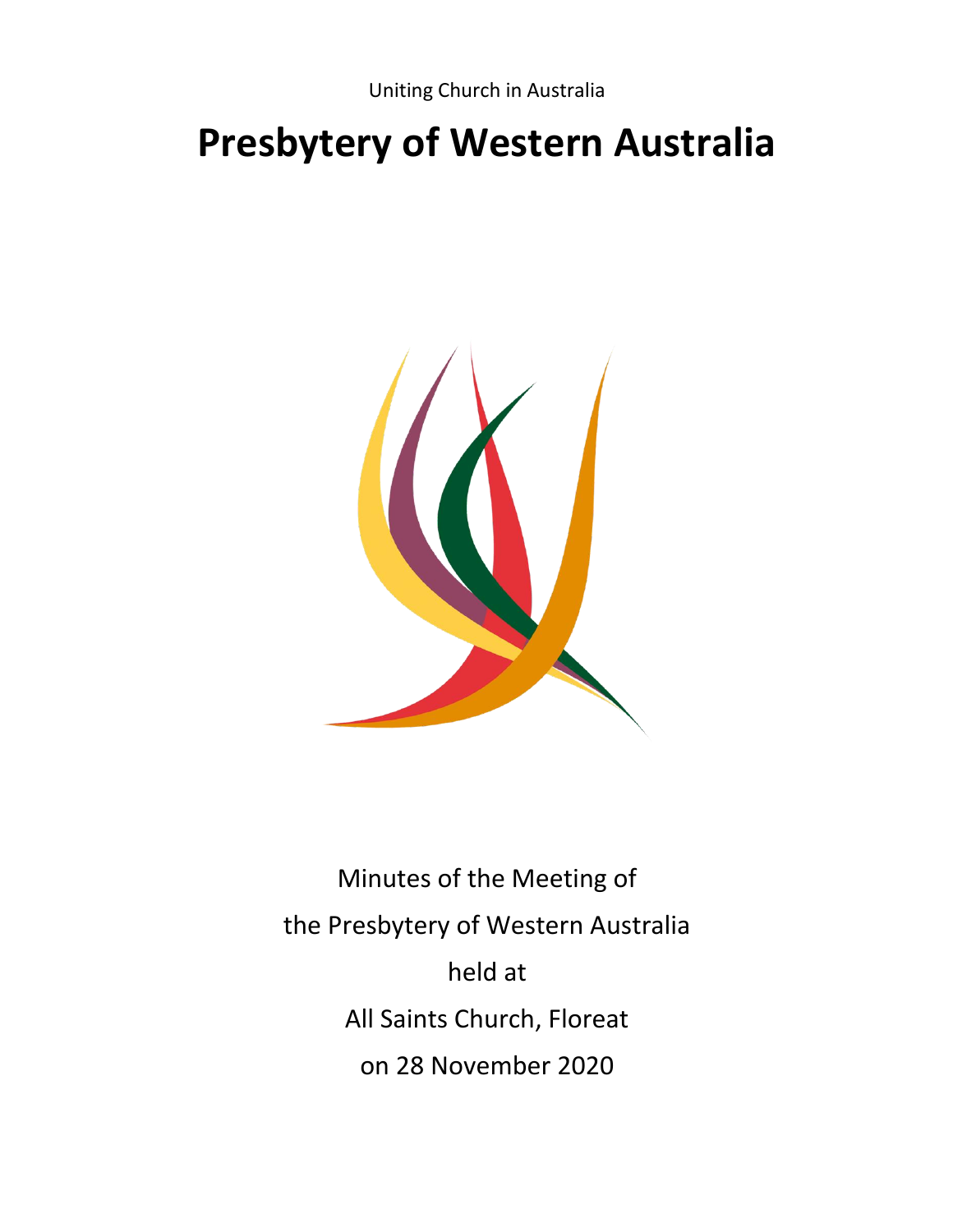## **1. CONSTITUTION**

On Saturday 28 November 2020 at 9.00 am, the Presbytery of Western Australia met at All Saints Church, Floreat, the Chairperson, Bob Hunt, presiding.

There were 86 ministerial and lay members present. 35 apologies were submitted.

# **2. WELCOME AND ACKNOWLEDGEMENT OF THE TRADITIONAL OWNERS**

The Chairperson welcomed the members to this final meeting of the year.

He paid respect to traditional owners of the land on which we met who have cared for the land since time immemorial, and respect to the Elders of the Noongar nation, past, present and emerging.

## **3. MEETING ARRANGEMENTS**

The Secretary, Revd Des Cousins, reported on the arrangements made for the meeting. He noted, particularly that we are meeting in accordance with a COVID Safe plan approved by Church Council of All Saints Church, Floreat and thanked them for their co-operation in making it possible for the Presbytery to meet in their premises.

The Revd Des Cousins moved, it was seconded and agreed by consensus:

That the Presbytery:

- 1. Adopt the Order of Business for the meeting
- 2. Amend the Roll of Presbytery attached to the Minutes of the Presbytery meeting on 8 August 2020 by:

#### **Additions**

Revd Dr Sonny Rajamoney – Minister, NorthWay from 1 November 2020 Shirley Francis – Lay Preacher – elected August 2020 Presbytery Meeting Revd Steve Francis – Co-opted Minister – long term Supply Tranby College Neville van Wyk – Lay representative – Gosnells Lyn McLachlan – Lay representative – NorthWay

#### **Deletions**

Revd Steve Francis – Moderator of Synod – placement concluded Revd Alison Gilchrist – Presbytery Minister Mission – resigned Revd Anne McAndrew – Minister Wembley – placement concluded and retired Revd Gemmel Sherwood – Co-opted Minister (Regional Pastor) – concluded Louise Powell – Lay representative – NorthWay – concluded David Foster – Lay representative – Wembley – Congregation closed

#### **Amendment**

Bruce Wilson – has concluded as Church Law Committee Chair – co-opt for "Presbytery Arrangements"

- 3. Co-opt Chris Walker, a member of the Synod Standing Committee, as a member of the Presbytery.
- 4. Appoint Revd Dr Christine Sorensen and Revd Hannes Halgryn as Chaplains for this meeting of the Presbytery.
- 5. Appoint Doug Burtenshaw and John Boon as Scrutineers for this meeting of the Presbytery.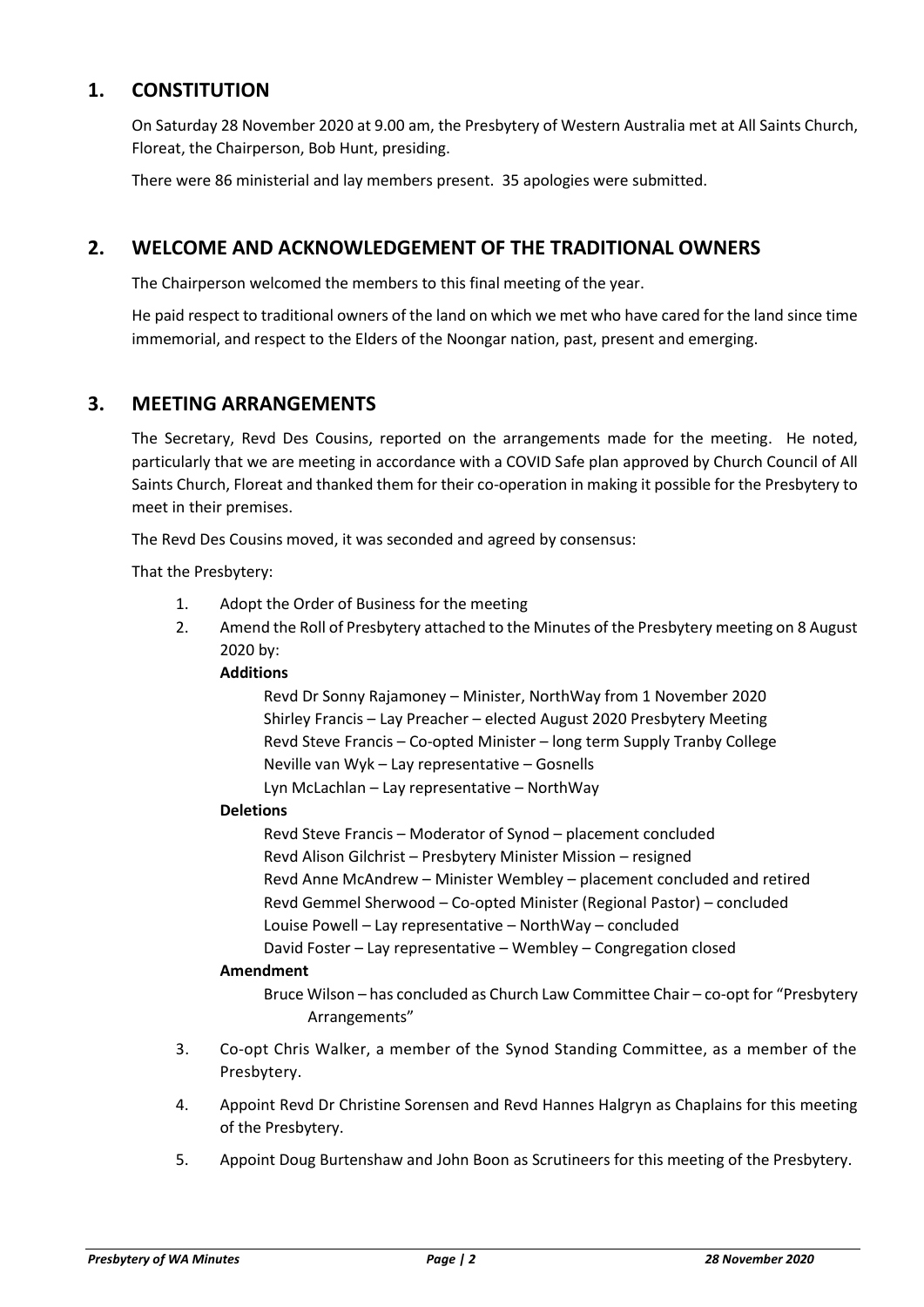- 6. Authorise the Presbytery Standing Committee to confirm the minutes of this meeting of the Presbytery.
- 7. Authorise the Presbytery Standing Committee to act on all matters that are the responsibility of the Presbytery including those excluded items in Presbytery Rule 3.1.2 if a public health warning in relation to the COVID-19 pandemic leads to the cancellation of any future meeting of the Presbytery.

## **4. OPENING WORSHIP**

The Revd Dr Ian Tozer, minister of All Saints Church, Floreat led the Presbytery in worship. Deborah Marshall read the Scriptures and Revd Dr Geoff Hadley on piano accompanied the singing.

# **5. PRESBYTERY STANDING COMMITTEE REPORT**

The past Chairperson, Revd Lorraine Stokes, presiding

The Chairperson of Presbytery, Bob Hunt, presented the Standing Committee report which was received.

# **6. PRESBYTERY ADMINISTRATION**

Bob Hunt moved, it was seconded and agreed by consensus:

That the Presbytery of WA agree:

- 1. In principle, to re-focus the role of the Presbytery Officer so that the position incorporates the role of Presbytery Secretary, a degree of executive function and will provide an increased administration and co-ordination focus along with the existing communication and leadership aspects of the role.
- 2. To request the Presbytery Standing Committee to prepare a detailed proposal to implement and spell out the revised role of the Presbytery Officer including a position description, relationships and reporting provisions and operating procedures for consideration and determination by the March 2021 Presbytery Meeting.
- 3. That the proposal to be prepared by the Presbytery Standing Committee address, inter alia, the following issues:
	- (a) maintaining and emphasising the pastoral dimension of the Presbytery Officer;
	- (b) re-allocate various staff responsibilities, particularly for Rural Ministry, while attempting to work within the approved budget (based on the current staff establishment);
	- (c) office support for the Presbytery Officer and to clarify role of the Presbytery Support Administrator in this new structure.
- 4. Extend the current Presbytery Secretary's term to 31 December 2020 and from 1 January 2021 appoint the Presbytery Officer to take on the duties of the Secretary of Presbytery as an interim measure until the Presbytery Meeting in March 2021.

## **7. NEW FAITH COMMUNITIES**

The Chairperson of the Presbytery presented a discussion paper prepared by the Presbytery Standing Committee (Appendix B) on a proposed approach to the Establishment of New Faith Communities.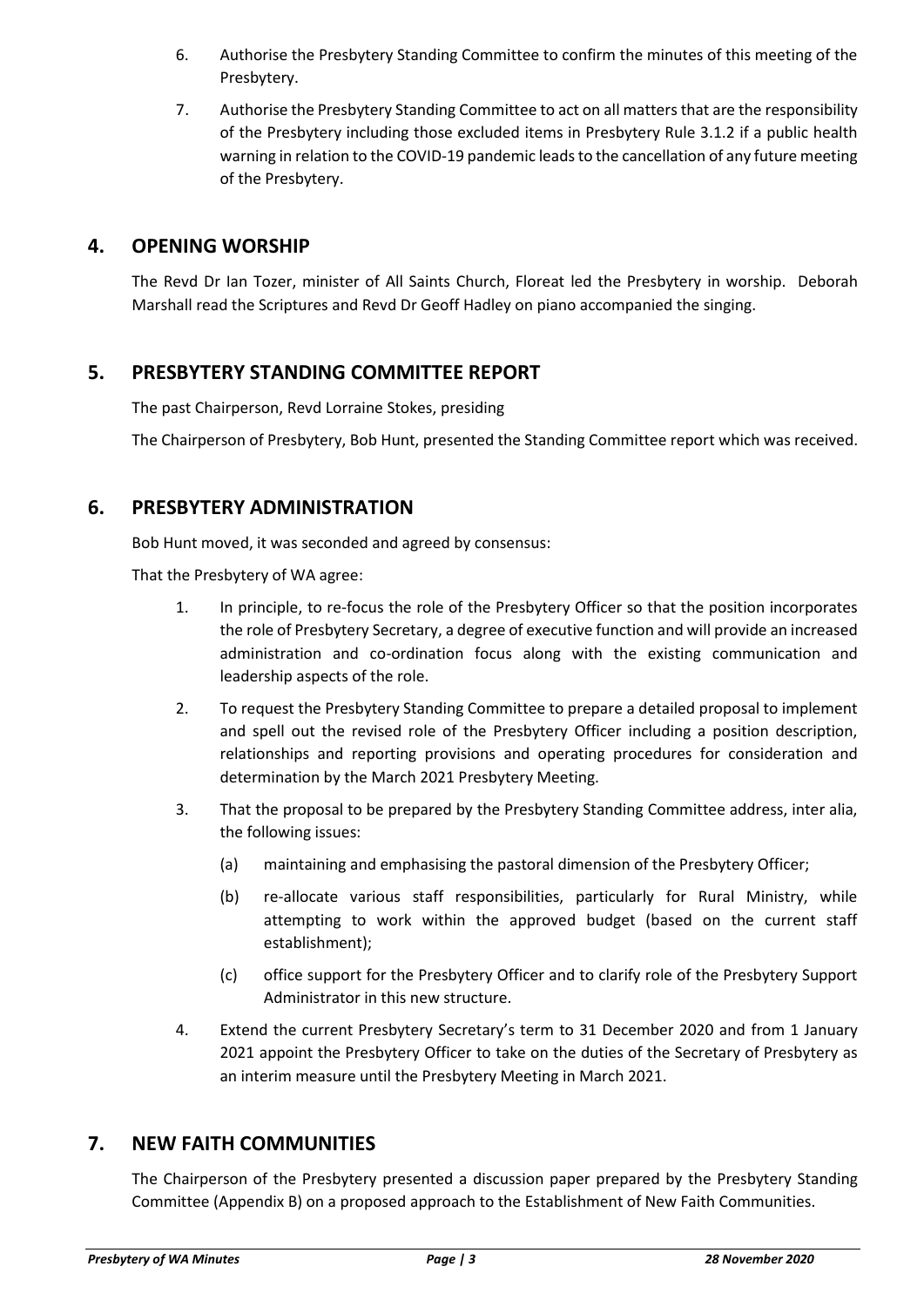It was suggested in the discussion following that attention be also given to new faith communities not established on geographical bases but also to special purposes and interests. Further, that investment in people, rather than land and buildings be a focus.

## **8. USE OF FUNDS FROM THE SALE OF THE SWANBOURNE PROPERTY**

The Chairperson of the Presbytery, Bob Hunt, moved, it was seconded and agreed by consensus:

That the Presbytery of WA:

request the Synod Standing Committee to grant an extension of time, until the end of November 2021, for a proposal to be prepared for the use of the funds from the sale of the Swanbourne Property

## **9. RECOGNITION OF MARY RILEY AS A LAY PREACHER**

The Convener of the Candidates for Ministries Committee, Revd Bev Fabb, introduced Mary Riley who had completed the requirements and achieved the competencies required for recognition as a Lay Preacher in the Uniting Church in Australia.

Mary Riley gave witness to her call to the Ministry of Lay Preacher and told of her faith journey.

Members of the Presbytery were invited to speak to the candidate over the morning tea break and to present any questions in regard to the candidate to the Convener of the Committee, who would report on the questions asked and provide responses after morning tea.

Following morning tea, Revd Bev Fabb reported that she had received no questions in regard to the candidate for recognition as a Lay Preacher.

The Revd Bev Fabb then moved and it was seconded:

That the Presbytery:

agree to recognise Mary Riley as a Lay Preacher and request the Chairperson of Presbytery to arrange for this to be recognised in a service of worship, including presentation of a Certificate of Recognition as a Lay Preacher.

A secret ballot was conducted as required by the Presbytery procedures and the proposal was unanimously approved.

The Revd David Ferguson led the Presbytery in prayer for the newly recognised Lay Preacher.

### **10. WORKING TOGETHER**

The Chairperson, Bob Hunt, and Presbytery Officer, Revd Dr David Ferguson, presented a discussion paper prepared for the Presbytery Standing Committee entitled "Working Together" (Appendix A) which seeks to explore the role of the Presbytery in terms of the concept of "oversight".

Bob Hunt moved, David Ferguson seconded and it was agreed by consensus:

That the Presbytery of WA:

- 1. receive the discussion paper "Working together: on the relationships between the Presbytery, its committees, congregations and staff" and commend it to Congregations and Faith Communities.
- 2. request Church Councils and Faith Communities to consider this discussion paper and provide replies to the following questions: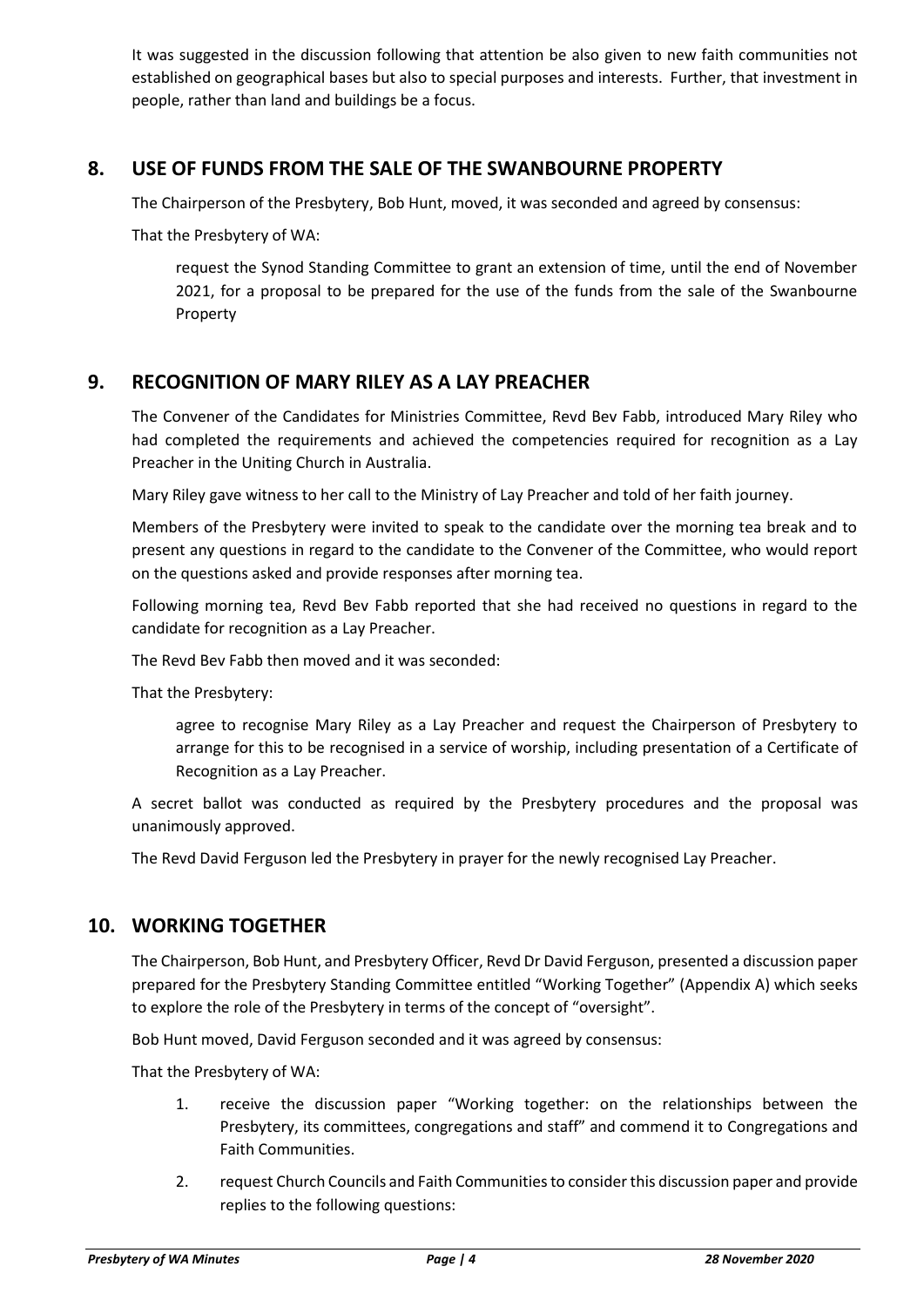- How do you understand the relationship of oversight that currently exists between the Presbytery, its committees and your Congregation/Faith Community?
- How do you think that Presbytery can do this work better?
- What can you do to help the Presbytery to fulfil this important work?
- 3. request replies by 30 April 2021 so that the matter can be further discussed at the June 2021 Presbytery Meeting.

# **11. TREASURER'S REPORT**

The Presbytery Treasurer, Ps Marilyn Price, presented a report of the finances of the Presbytery for the ten months ending 31 October 2020. The Presbytery's financial position is much better than expected earlier, due to continuing better than expected contributions from Congregations and Faith Communities to the Mission and Service Fund, receipt of JobKeeper subsidies since 1 July 2020, and prudent and frugal expenditure by Presbytery Staff and Committees. While there will be a deficit, the funds in the Presbytery Reserve Account will be sufficient to cover it

## **12. BUDGET 2021**

The Presbytery Treasurer presented the proposed budget for 2021:

|                                            | 2021      | 2020       |
|--------------------------------------------|-----------|------------|
| <b>INCOME</b>                              |           |            |
| Mission & Service Contributions            | 500,000   | 600,024    |
| <b>Synod Grants</b>                        | 506,000   | 200,000    |
| <b>Presbytery Funding</b>                  | 125,000   | 100,000    |
| Other Trust Funds,<br><b>Bequests</b><br>& |           |            |
| Grants                                     | 161,500   | 100,000    |
| Event Income                               | 61,600    | 22,000     |
| Sundry Income                              | 13,070    | 4,000      |
| <b>TOTAL INCOME</b>                        | 1,367,170 | 1,026,024  |
|                                            |           |            |
| <b>EXPENSES</b>                            |           |            |
| <b>Staff Costs</b>                         | 896,030   | 837,750    |
| <b>Student Costs</b>                       | 242,100   | 133,310    |
| <b>Operational Costs</b>                   | 188,147   | 174,252    |
| <b>Event Costs</b>                         | 41,600    | 33,250     |
| <b>Education Grants</b>                    | 20,000    | 20,000     |
| <b>Other Grants</b>                        | 43,500    | 163,051    |
| <b>Sundry Expenses</b>                     | 8,300     | 3,000      |
| <b>TOTAL EXPENSES</b>                      | 1,439,677 | 1,364,613  |
| <b>NET DEFICIT</b>                         | $-72,507$ | $-338,589$ |

#### **BUDGET FOR THE YEAR ENDING 31 DECEMBER 2021**

Ps Marilyn Price moved, Revd Lorraine Stokes seconded and it was agreed by consensus:

That the Presbytery of WA:

adopt the 2021 Presbytery as presented to this meeting.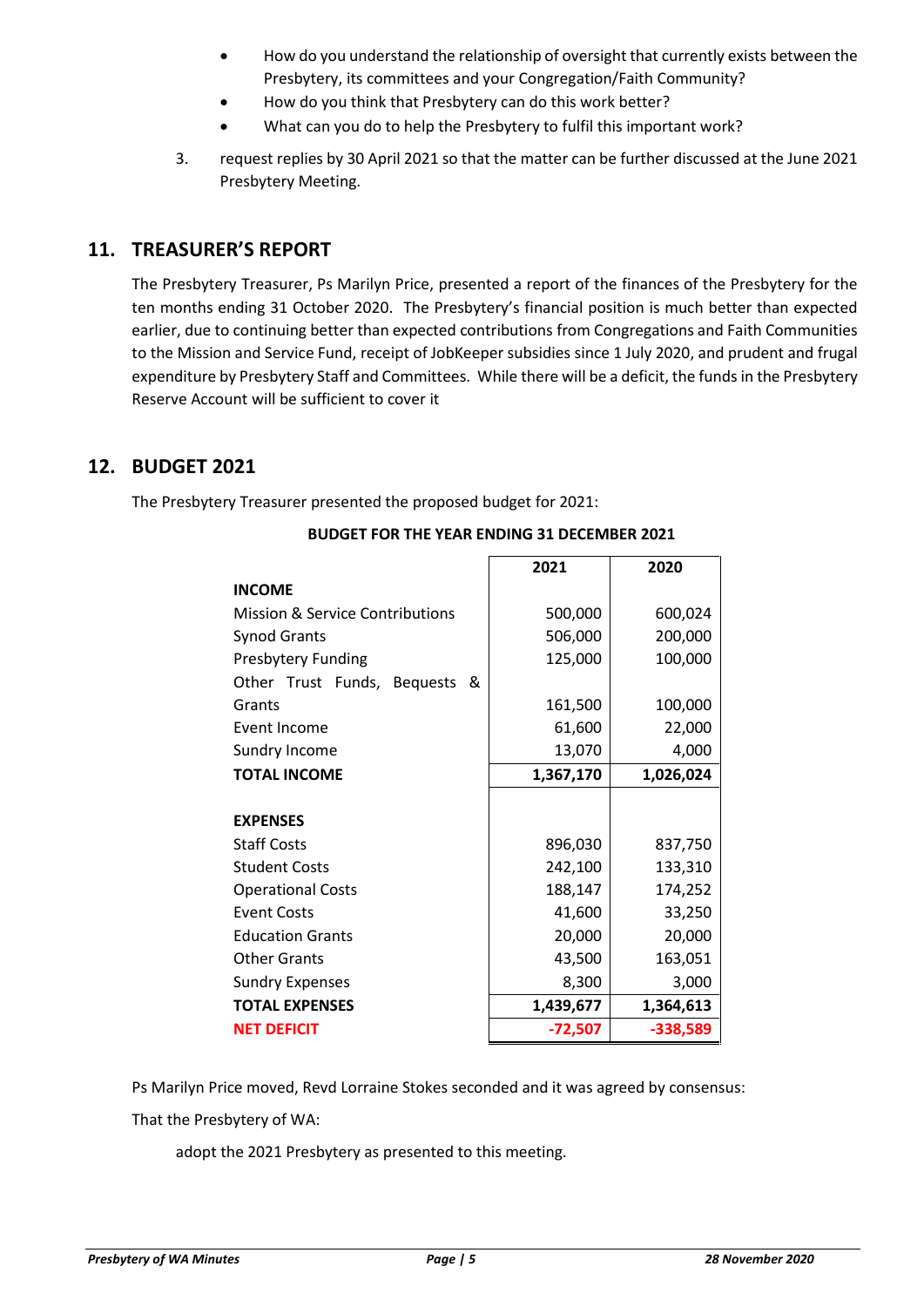## **13. RECOGNITION OF KEY ORDINATION MILESTONES**

The Chairperson presented certificates to recognise the following ordination anniversaries:

| 25 years | Revd Hannes Halgryn<br>Revd Alan Ward<br>Revd Dr Anne Wright                          |
|----------|---------------------------------------------------------------------------------------|
| 40 years | Revd Don Dowling<br><b>Revd Steve Francis</b><br>Revd Dave Hosking                    |
| 50 years | Revd George Davies<br>Revd John Steed<br>Revd Nicolaas Stuurstraat<br>Revd Tom Wilson |

## **14. RURAL MINISTRY**

The Revd Gordon Scantlebury presented a verbal report on the range of support being provided for rural Congregations and Faith Communities.

The Presbytery noted that Gordon will be retiring early in the New Year, although he will provide some support to rural and regional Churches in an honorary capacity, and expressed its thanks to him for his work over the last two and a half years.

# **15. CLOSURE OF THE WATERLOO CONGREGATION**

Glenys White, chairperson of the Wellington Regional Mission, moved, Revd Greg Ross seconded and it was agreed by consensus:

That the Presbytery:

- 1. dissolve and cease to recognise the Waterloo Congregation in accordance with Regulation 3.4.3 as from 31 December 2020 because the Congregation can no longer fulfil the purpose, functions and responsibilities required of a Congregation under Regulation 3.1.1.
- 2. request the Pastoral Relations Committee ensure in accordance Reg 3.4.3 (d) to ensure
	- (i) that each member and adherent of the Congregation is transferred to a roll of the St Augustine Congregation in Bunbury; and
	- (ii) that all rolls and other records of the Congregation are placed in the custody of the Secretary of the Church Council of the St Augustine Bunbury Congregation.
- 3. request that the Presbytery recognise the Waterloo Faith Community as a Faith Community
- 4. request Thrive Mission Committee (acting as the Presbytery Property Committee) to continue working with the Wellington Regional Mission (or its successor) to deal with the disposal of the property and make suitable arrangements for the Waterloo Faith Community to meet for worship, witness and discipleship.
- 5. report the matter to the Synod of WA.
- 6. conduct a service of worship to celebrate the life and witness of the Waterloo Congregation and mark its dissolution and new life as a Faith Community on 6 December 2020.